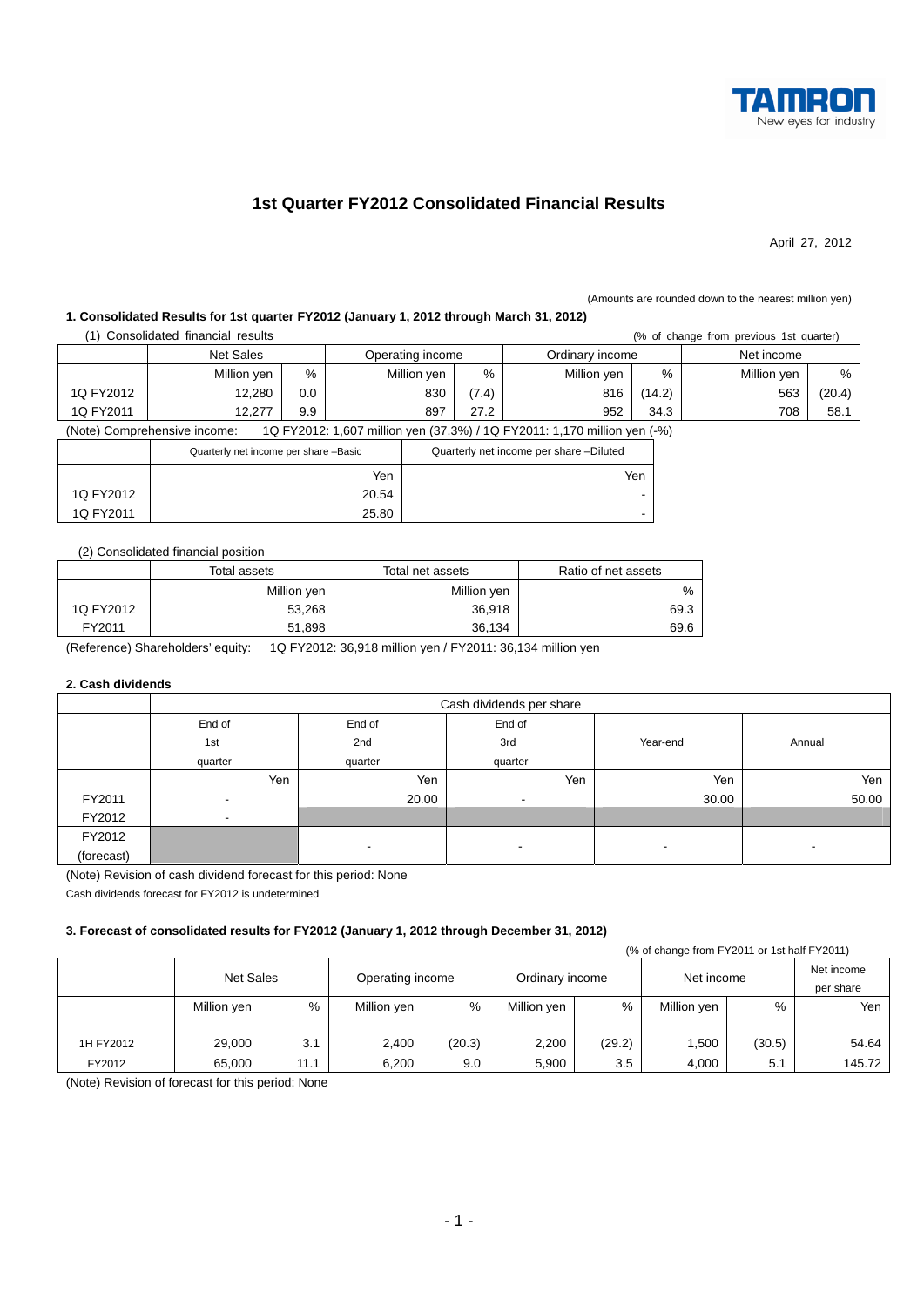

## **Consolidated financial statements**

(1) Consolidated balance sheets

|                                        |                           | (Amount: millions of yen) |  |
|----------------------------------------|---------------------------|---------------------------|--|
|                                        | FY2011                    | 1st quarter FY2012        |  |
|                                        | (As of December 31, 2011) | (As of March 31, 2012)    |  |
| Assets                                 |                           |                           |  |
| <b>Current assets</b>                  |                           |                           |  |
| Cash and deposits                      | 12,773                    | 13,367                    |  |
| Notes and accounts receivable-trade    | 12,535                    | 11,438                    |  |
| Finished goods                         | 5,424                     | 5,904                     |  |
| Work in process                        | 2,628                     | 3,238                     |  |
| Raw materials and supplies             | 953                       | 1,035                     |  |
| Deferred tax assets                    | 450                       | 455                       |  |
| Other                                  | 600                       | 829                       |  |
| Allowance for doubtful accounts        | (35)                      | (37)                      |  |
| Total current assets                   | 35,331                    | 36,231                    |  |
| Noncurrent assets                      |                           |                           |  |
| Property, plant and equipment          |                           |                           |  |
| Buildings and structures               | 8,379                     | 8,529                     |  |
| Accumulated depreciation               | (4, 849)                  | (4, 947)                  |  |
| Buildings and structures, net          | 3,529                     | 3,582                     |  |
| Machinery, equipment and vehicles      | 14,325                    | 14,911                    |  |
| Accumulated depreciation               | (8,608)                   | (8,985)                   |  |
| Machinery, equipment and vehicles, net | 5,716                     | 5,926                     |  |
| Tools, furniture and fixtures          | 14,822                    | 15,138                    |  |
| Accumulated depreciation               | (12, 539)                 | (12, 913)                 |  |
| Tools, furniture and fixtures, net     | 2,282                     | 2,225                     |  |
| Other                                  | 1,838                     | 1,885                     |  |
| Total property, plant and equipment    | 13,367                    | 13,619                    |  |
| Intangible assets                      | 620                       | 603                       |  |
| Investments and other assets           |                           |                           |  |
| Investment securities                  | 1,320                     | 1,549                     |  |
| Deferred tax assets                    | 580                       | 517                       |  |
| Other                                  | 729                       | 799                       |  |
| Allowance for doubtful accounts        | (51)                      | (53)                      |  |
| Total investments and other assets     | 2,578                     | 2,814                     |  |
| Total noncurrent assets                | 16,566                    | 17,036                    |  |
| Total assets                           | 51,898                    | 53,268                    |  |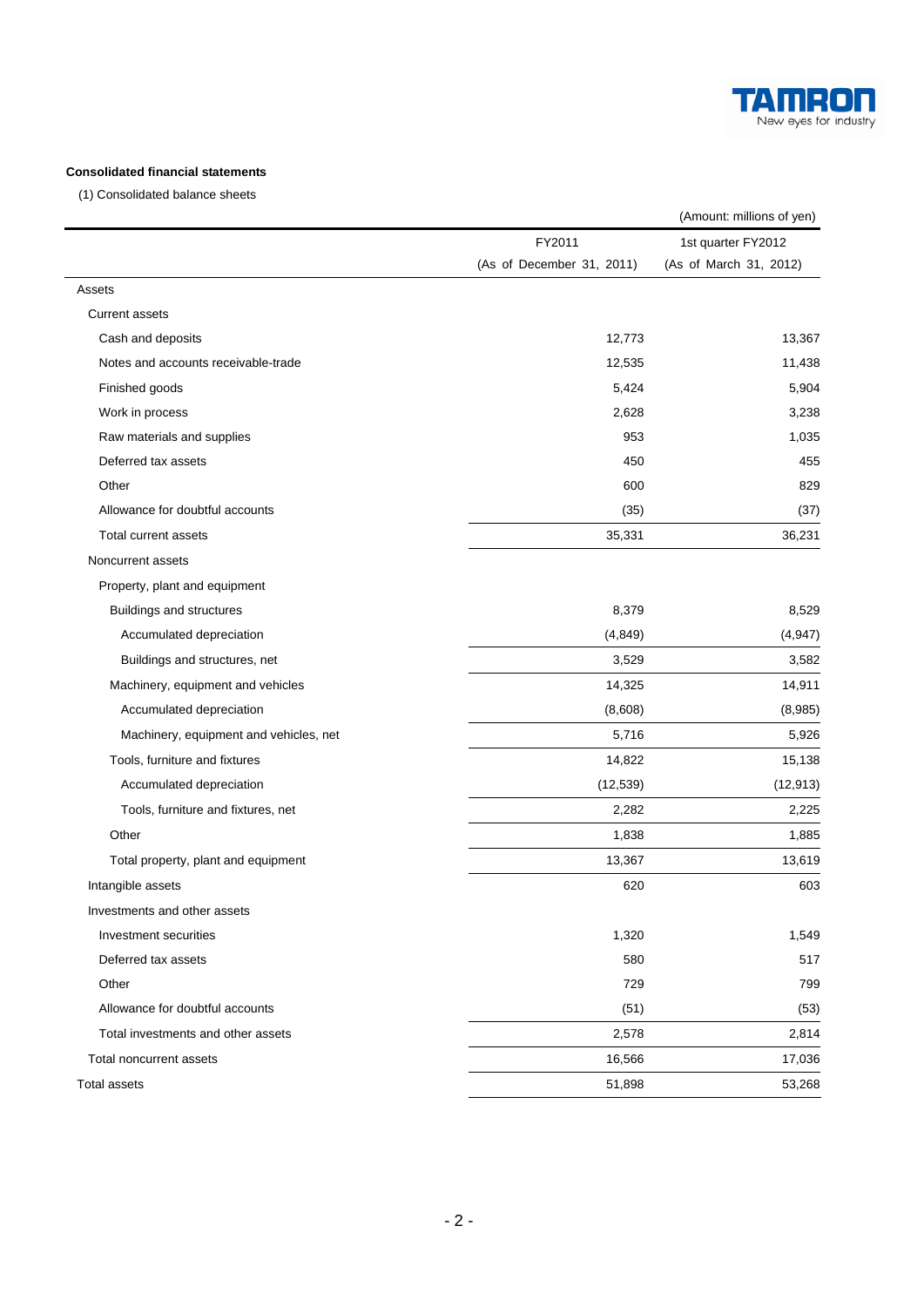

|                                                       | (Amount: millions of yen) |                        |  |  |  |
|-------------------------------------------------------|---------------------------|------------------------|--|--|--|
|                                                       | FY2011                    | 1st quarter FY2012     |  |  |  |
|                                                       | (As of December 31, 2011) | (As of March 31, 2012) |  |  |  |
| Liabilities                                           |                           |                        |  |  |  |
| <b>Current liabilities</b>                            |                           |                        |  |  |  |
| Accounts payable-trade                                | 3,731                     | 4,576                  |  |  |  |
| Short-term loans payable                              | 4,493                     | 4,477                  |  |  |  |
| Income taxes payable                                  | 995                       | 415                    |  |  |  |
| Other                                                 | 3,316                     | 3,246                  |  |  |  |
| <b>Total current liabilities</b>                      | 12,536                    | 12,715                 |  |  |  |
| Noncurrent liabilities                                |                           |                        |  |  |  |
| Long-term loans payable                               | 1,836                     | 2,173                  |  |  |  |
| Provision for retirement benefits                     | 1,109                     | 1,177                  |  |  |  |
| Other                                                 | 281                       | 282                    |  |  |  |
| <b>Total noncurrent liabilities</b>                   | 3,227                     | 3,633                  |  |  |  |
| <b>Total liabilities</b>                              | 15,764                    | 16,349                 |  |  |  |
| Net assets                                            |                           |                        |  |  |  |
| Shareholders' equity                                  |                           |                        |  |  |  |
| Capital stock                                         | 6,923                     | 6,923                  |  |  |  |
| Capital surplus                                       | 7,432                     | 7,432                  |  |  |  |
| Retained earnings                                     | 24,788                    | 24,529                 |  |  |  |
| Treasury stock                                        | (81)                      | (81)                   |  |  |  |
| Total shareholders' equity                            | 39,063                    | 38,803                 |  |  |  |
| Accumulated other comprehensive income                |                           |                        |  |  |  |
| Valuation difference on available-for-sale securities | (25)                      | 115                    |  |  |  |
| Foreign currency translation adjustment               | (2,903)                   | (1,999)                |  |  |  |
| Total accumulated other comprehensive income          | (2,928)                   | (1,884)                |  |  |  |
| Total net assets                                      | 36,134                    | 36,918                 |  |  |  |
| Total liabilities and net assets                      | 51,898                    | 53,268                 |  |  |  |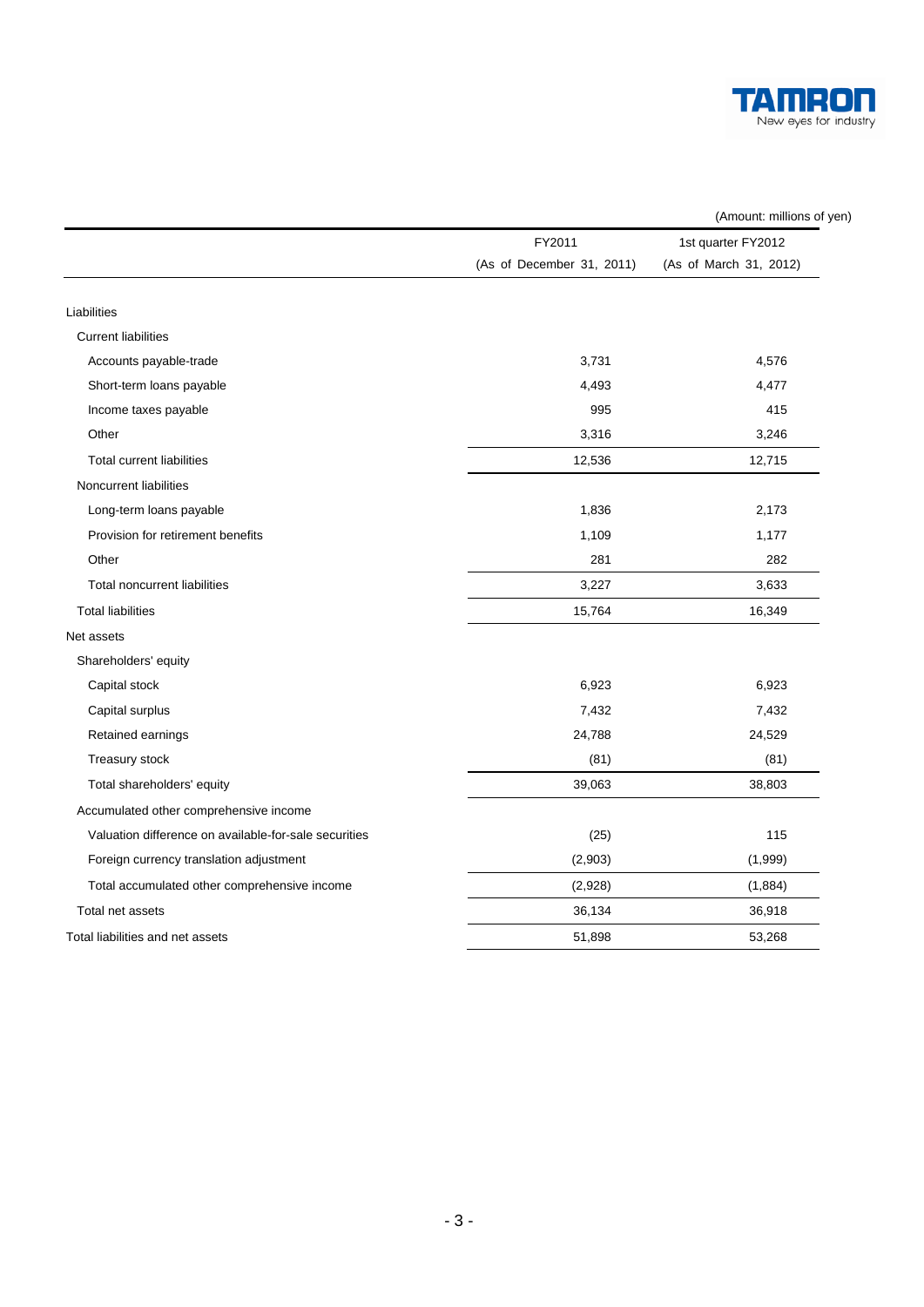

### (2) Consolidated Statements of income

|                                                   |                                          | (Amount: millions of yen)                |
|---------------------------------------------------|------------------------------------------|------------------------------------------|
|                                                   | 1st quarter FY2011                       | 1st quarter FY2012                       |
|                                                   | (January 1, 2011 through March 31, 2011) | (January 1, 2012 through March 31, 2012) |
| Net sales                                         | 12,277                                   | 12,280                                   |
| Cost of sales                                     | 8,240                                    | 8,288                                    |
| Gross profit                                      | 4,036                                    | 3,991                                    |
| Selling, general and administrative expenses      | 3,139                                    | 3,161                                    |
| Operating income                                  | 897                                      | 830                                      |
| Non-operating income                              |                                          |                                          |
| Interest income                                   | $\overline{7}$                           | 6                                        |
| Foreign exchange gains                            | 69                                       |                                          |
| Other                                             | 13                                       | 22                                       |
| Total non-operating income                        | 89                                       | 29                                       |
| Non-operating expenses                            |                                          |                                          |
| Interest expenses                                 | 28                                       | 36                                       |
| Foreign exchange losses                           |                                          | 0                                        |
| Other                                             | 5                                        | 5                                        |
| Total non-operating expenses                      | 34                                       | 42                                       |
| Ordinary income                                   | 952                                      | 816                                      |
| Extraordinary income                              |                                          |                                          |
| Reversal of allowance for doubtful accounts       | 0                                        |                                          |
| Total extraordinary income                        | 0                                        |                                          |
| Income before income taxes and minority interests | 952                                      | 816                                      |
| Income taxes                                      | 244                                      | 253                                      |
| Income before minority interests                  | 708                                      | 563                                      |
| Net income                                        | 708                                      | 563                                      |
|                                                   |                                          |                                          |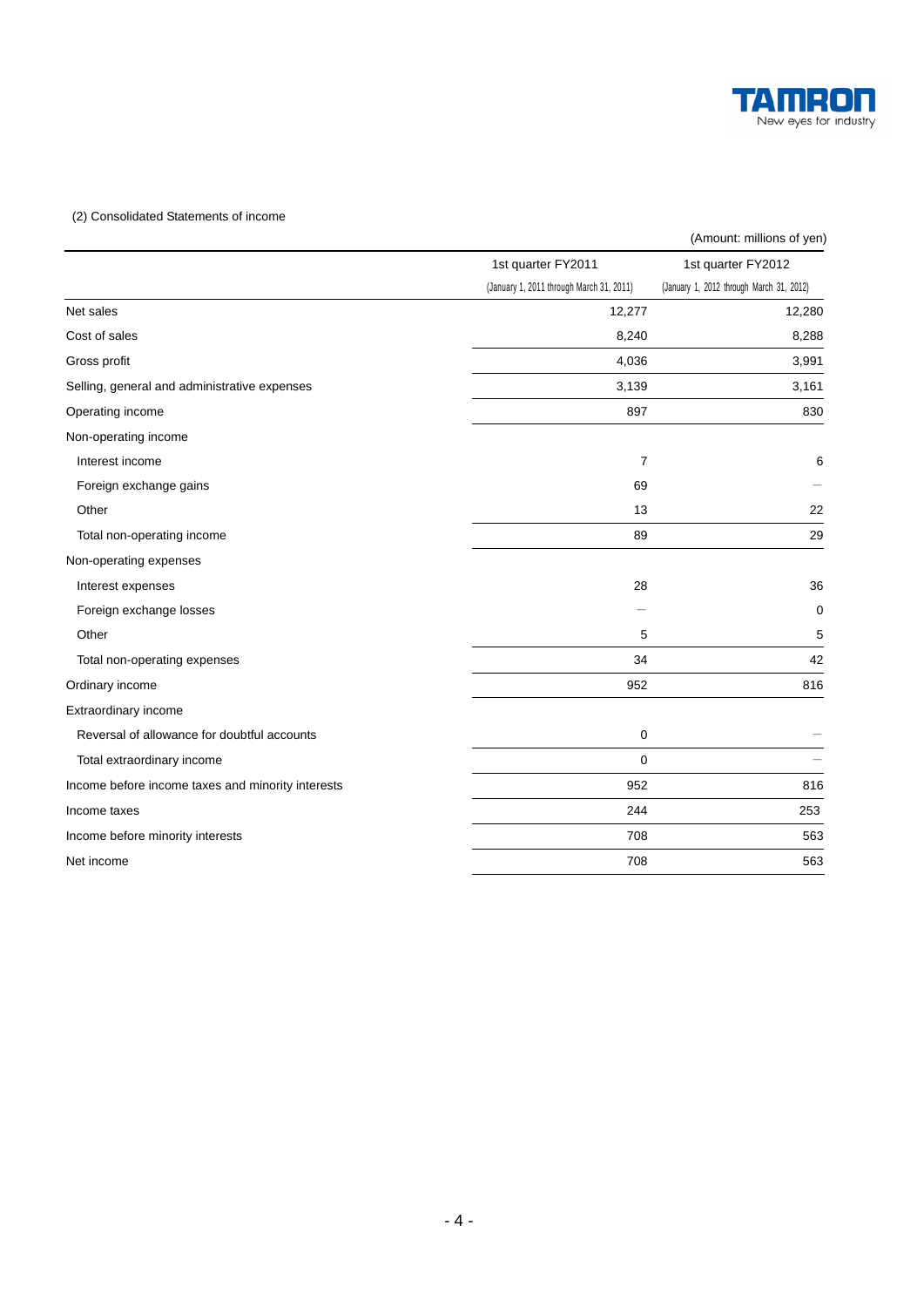

### (3) Consolidated Statements of Comprehensive Income

|                                                           |                                          | (Amount: millions of yen)                |
|-----------------------------------------------------------|------------------------------------------|------------------------------------------|
|                                                           | 1st quarter FY2011                       | 1st quarter FY2012                       |
|                                                           | (January 1, 2011 through March 31, 2011) | (January 1, 2012 through March 31, 2012) |
| Income before minority interests                          | 708                                      | 563                                      |
| Other comprehensive income                                |                                          |                                          |
| Valuation difference on available-for-sale securities     | (38)                                     | 140                                      |
| Foreign currency translation adjustment                   | 501                                      | 903                                      |
| Total other comprehensive income                          | 462                                      | 1,044                                    |
| Comprehensive income                                      | 1,170                                    | 1,607                                    |
| Comprehensive income attributable to                      |                                          |                                          |
| Comprehensive income attributable to owners of the parent | 1,170                                    | 1,607                                    |